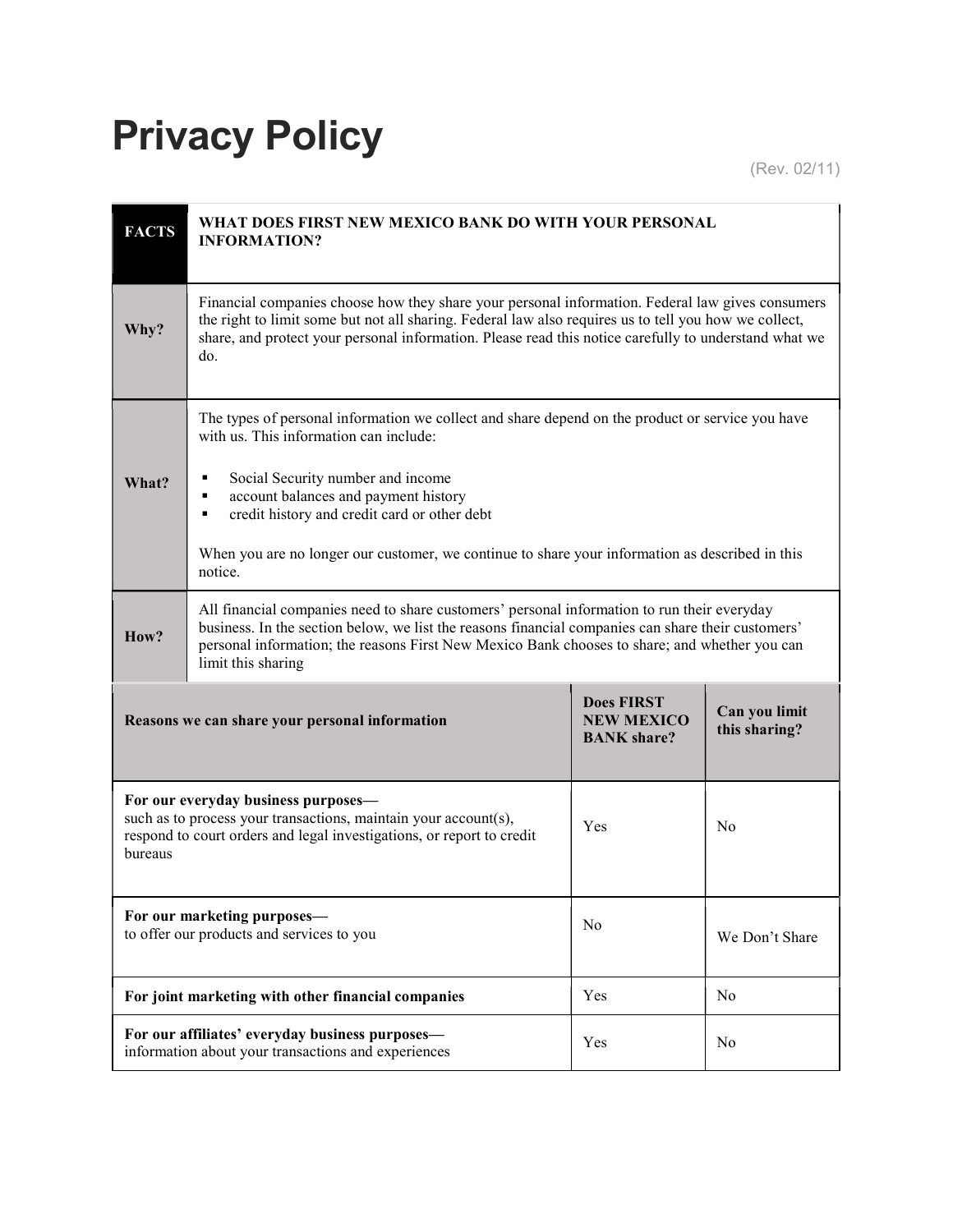| For our affiliates' everyday business purposes-<br>information about your creditworthiness |  |                                                                                                                                                                                                                                                                                                                                                            | N <sub>o</sub> | We Don't Share |
|--------------------------------------------------------------------------------------------|--|------------------------------------------------------------------------------------------------------------------------------------------------------------------------------------------------------------------------------------------------------------------------------------------------------------------------------------------------------------|----------------|----------------|
| For affiliates to market to you                                                            |  |                                                                                                                                                                                                                                                                                                                                                            | No             | We Don't Share |
| For non-affiliates to market to you                                                        |  |                                                                                                                                                                                                                                                                                                                                                            | No             | We Don't Share |
| <b>Questions?</b>                                                                          |  | Call 575-546-2691 or go to www.firstnewmexicobank.com                                                                                                                                                                                                                                                                                                      |                |                |
| Who we are                                                                                 |  |                                                                                                                                                                                                                                                                                                                                                            |                |                |
| Who is providing this notice?                                                              |  | <b>FIRST NEW MEXICO BANK</b>                                                                                                                                                                                                                                                                                                                               |                |                |
| What we do                                                                                 |  |                                                                                                                                                                                                                                                                                                                                                            |                |                |
| <b>How does FIRST NEW MEXICO</b><br><b>BANK</b> protect my personal<br>information?        |  | To protect information your personal information from<br>unauthorized access and use, we use security measures that<br>comply with federal law. These measures include computer<br>safeguards and secured files and buildings.                                                                                                                             |                |                |
| <b>How does FIRST NEW MEXICO</b><br><b>BANK</b> collect my personal<br>information?        |  | We collect your personal information, for example, when you<br>open an account or deposit money<br>Pay your bills or apply for a loan<br>use your credit or debit card<br>We also collect your personal information from others, such as<br>credit bureaus, affiliates, or other companies.                                                                |                |                |
| Why can't I limit all sharing?                                                             |  | Federal law gives you the right to limit only<br>sharing for affiliates' everyday business purposes -<br>information about your creditworthiness<br>affiliates from using your information to market to you<br>٠<br>sharing for non-affiliates to market to you<br>State laws and individual companies may give you additional<br>rights to limit sharing. |                |                |
| <b>Definitions</b>                                                                         |  |                                                                                                                                                                                                                                                                                                                                                            |                |                |
| <b>Affiliates</b>                                                                          |  | Companies related by common ownership or control. They can be<br>financial and non-financial companies.                                                                                                                                                                                                                                                    |                |                |